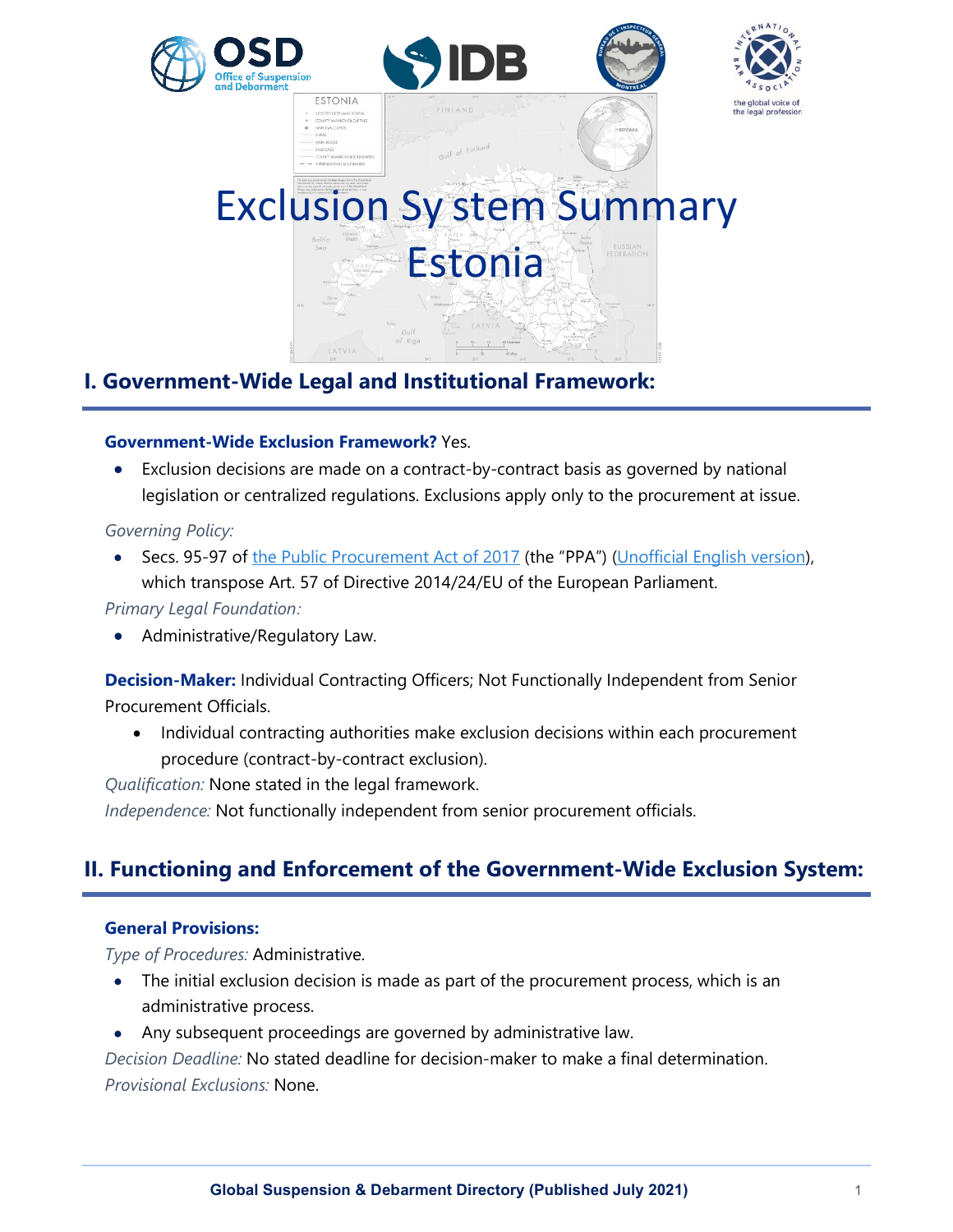**Initial Procurement Decision:** Grounds for exclusion are reviewed by the contracting authority as part of the procurement decision on a contract-by-contract basis.

- Decision-maker can make an exclusion decision without a prior referral.
- Non-governmental parties can submit complaints and/or evidence to the decision-maker.
	- o Interested parties (economic operators interested in participating in a tender) can also seek review of a contracting authority's exclusion decision (or decision not to exclude) before the Public Procurement Review Committee. (*See* PPA Sec. 185)

*Note on Self-Cleaning:* When submitting a bid for a tender, a supplier can include evidence showing that it has taken measures to restore its reliability. The contracting authority will evaluate this evidence when reviewing potential grounds for exclusion. (*See* PPA Sec. 97)

• *Note:* An amendment to the PPA has been proposed concerning the process and availability of self-cleaning.

# **Notice Requirements & Opportunity to be Heard:** Yes & No.

*Notice:*

- Suppliers receive notice when the decision-maker decides that grounds exist. (*See* PPA Sec. 47)
- Notice must contain the grounds for exclusion. (*See* PPA Sec. 96(5))
- Decision-maker must make reasoning available to the supplier (not to the public), although the decisions of contracting authorities may become public knowledge.

#### *Opportunity to be Heard:*

• Not before the exclusion becomes effective, although bidders are generally required to include in their bids evidence regarding the absence of exclusion grounds. (*See* PPA Secs. 96, 104) The supplier can also challenge the decision before the Public Procurement Review Committee.

# **Appellate Review of Exclusion Decisions:** Yes.

#### *Nature and Forum of Review:* Other.

• The Public Procurement Review Committee is an independent review body (PPA § 187 lg 2) which serves as a mandatory extrajudicial dispute adjudication body.

*Means Available to the Supplier:* As part of appellate review, suppliers may:

- Make a written submission to the appellate body;
- Request an in-person hearing with the appellate body;
- Call witnesses to an in-person hearing to testify on the supplier's behalf;
- Request suspension of the procurement process pending the appeal's resolution.

*Duration of Appeal Process:* Less than one month (within 30 days after receipt of the request).

#### **Legal Representation:**

• A supplier **may** be represented by counsel.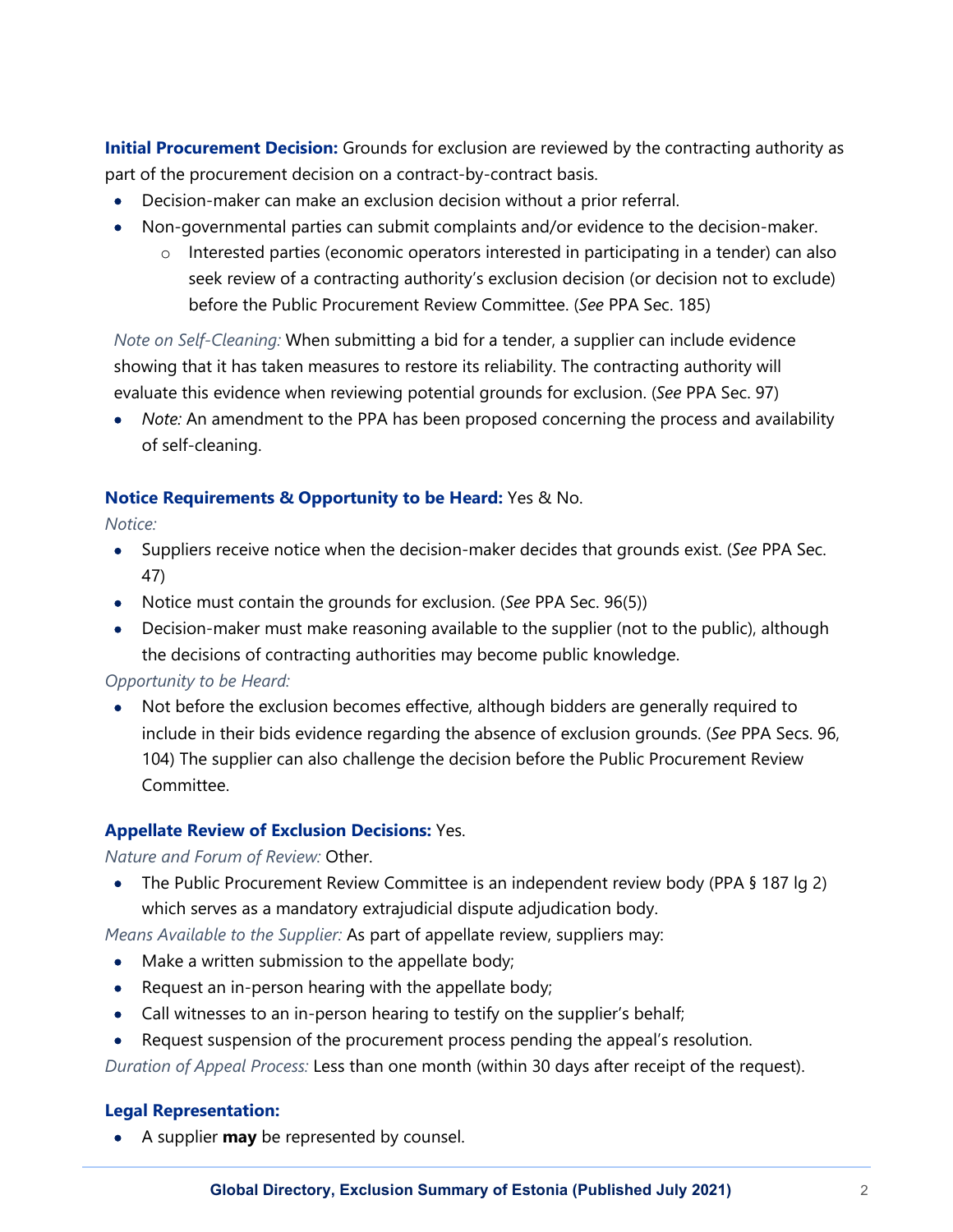# **Subsequent Modification of Exclusion Decision:** Yes ("Self-Cleaning").

- Except through an appeal to the Public Procurement Review Committee, a supplier is **not** entitled to seek a modification of any decision to exclude it from a procurement process after it goes into effect.
- A supplier **may**, however, include evidence of "self-cleaning" with any subsequent bids submitted to a contracting authority.

# **III. Substantive Grounds for Government-Wide Exclusion:**

# **Automatic Exclusion:** Yes.

Based on a supplier's conviction by final judgement, or a conviction by final judgement of a member of the supplier's administrative, management, supervisory board, or other legal or contractual representative, for the following:

- Corruption;
- Fraud;
- Money laundering;
- Labor-related offenses & human trafficking;
- Terrorist offenses or offenses linked to terrorism;
- Violating the duty of integrity;
- Participating in a criminal group;
- Enabling an illegal alien to work in Estonia.

Based on an administrative finding that the supplier engaged in the following:

- Tax-related offenses:
- Subject to an international sanction.

#### **Discretionary Exclusion:** Yes.

Based on an administrative decision that the supplier engaged in the following:

- Fraud;
- Collusion and/or infringing competition;
- Tax-related offenses;
- Social harms (breach of environmental, social, or labor law);
- Grave professional misconduct;
- Poor performance, non-performance, and/or failure to perform on public contracts;
- Conflicts of interest.

**Exclusion based on Bankruptcy and Cross-Debarment:** Discretionary & Automatic.

*Bankruptcy:* A ground for discretionary exclusion per Sec. 95(4) of the PPA.

*Cross-Debarment:* International sanctions "within the meaning of the International Sanctions Act" are a basis for automatic exclusion. (*See* PPA Sec. 95(1))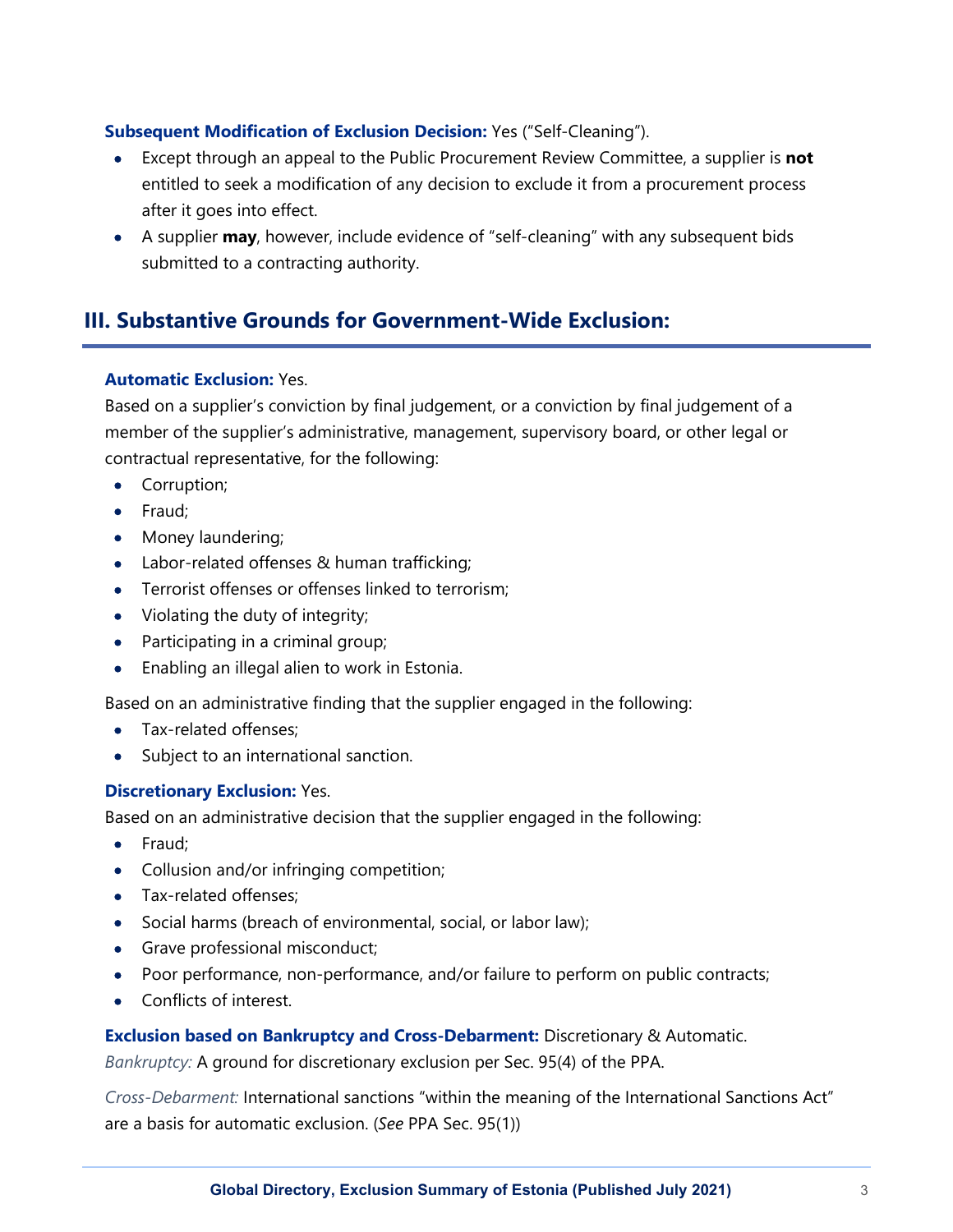#### **Types of Excluded Suppliers:**

• Individuals, Corporations, and Associations that are not legal persons.

#### **Scope of Exclusion:**

#### *Extension to Other Agencies and Organizations:*

- Exclusions do **not** prohibit the supplier from contracting with other federal agencies (exclusion decisions are contract-by-contract). However, the same facts could constitute an exclusion ground in every subsequent tender process.
- No known countries or international organizations that automatically recognize and apply exclusions from Estonia.

#### *Effect on Ongoing Contracts:*

- A supplier's ongoing contracts are **not** automatically cancelled.
- Subsequent modifications to ongoing contracts are subject to the restrictions set forth in Sec. 123 of the PPA and are **not** affected by a supplier's exclusion.

#### *Effect on Subcontracting:*

• Excluded suppliers **can** technically serve as subcontractors, but contracting authorities may have chosen in contract documents to evaluate, or may sometimes be required by the law to evaluate, whether any potential exclusion grounds apply to a bidder's proposed subcontractors. If any grounds exist, the contracting authority can ask or sometimes must ask to replace the subcontractor.

#### *Effect on Excluded Individuals:*

- Excluded individuals **may** be employed by a corporate supplier in any capacity.
- However, individual's conviction for certain offenses **may** be imputed to companies in which the individual served as a (i) member of the supplier's administrative, management, or supervisory board, or (ii) other legal or contractual representative. (*See* PPA Sec. 95)

#### *Tailoring Exclusion:*

• No option to tailor the exclusion to certain divisions, operating units, or business lines within a corporate supplier.

#### **Effect on Affiliates:**

• Exclusion does **not** extend to affiliated companies (controlling, controlled, under common control) or affiliated individuals.

#### **Duration of Exclusions:**

# *Duration Specified in Legal Framework:*

• Exclusions must be based only on grounds that occurred in the previous three or five years.